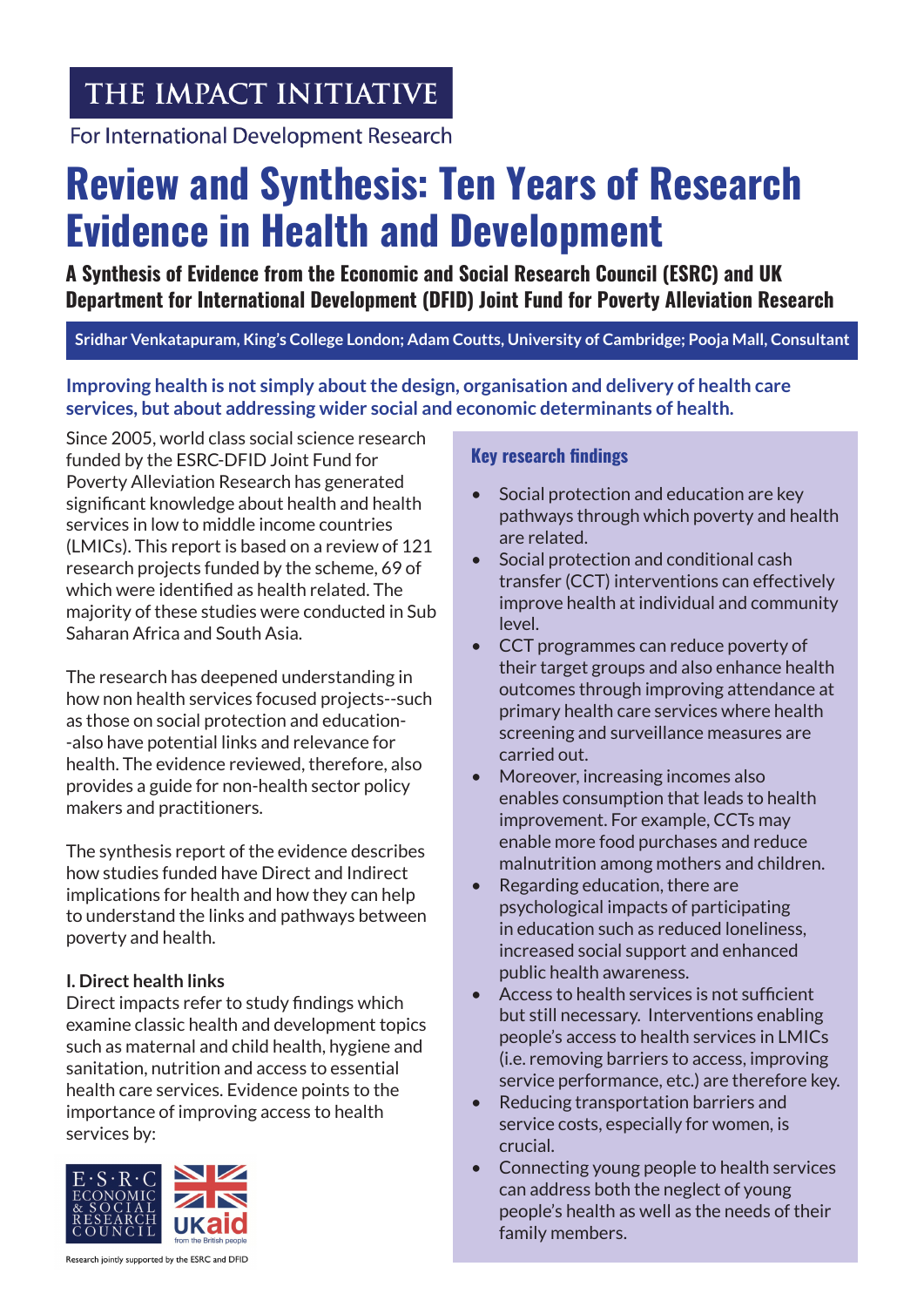**1. Overcoming barriers due to economic, geographic, social and other factors. Specific examples include:**

- [Theobald's research](http://researchcatalogue.esrc.ac.uk/grants/RES-167-25-0387/read/reports) on identifying barriers to TB diagnosis and treatment.
- [Porter's research](http://researchcatalogue.esrc.ac.uk/grants/RES-167-25-0028/read/reports) on the mobility constraints faced by children in accessing health;
- [Hampshire et al's,](http://www.sciencedirect.com/science/article/pii/S027795361100400X) [Gething et al](http://download.springer.com/static/pdf/486/art%253A10.1186%252F1471-2458-12-991.pdf?originUrl=http%3A%2F%2Fbmcpublichealth.biomedcentral.com%2Farticle%2F10.1186%2F1471-2458-12-991&token2=exp=1456928237~acl=%2Fstatic%2Fpdf%2F486%2Fart%25253A10.1186%25252F1471-2458-12-991.pdf*~hmac=b0e051defba77cc1ff2741369253d750d775c5fc75a3e049cec2e816e5fc068d) and [Amaoko](http://www.tandfonline.com/doi/abs/10.1080/00324728.2012.678585)  [et al's](http://www.tandfonline.com/doi/abs/10.1080/00324728.2012.678585) research on access to health services in Ghana.

**"The research has deepened understanding and provided insights in how non health focused projects … also have potential links and relevance for health."**

# **2. Encouraging and enabling local community participation in the delivery of Primary Health Care services. Specific examples include:**

• [Cornish](http://researchcatalogue.esrc.ac.uk/grants/RES-167-25-0193/read), [Campbell,](http://gtr.rcuk.ac.uk/projects?ref=ES/I033459/1) [Winters](http://gtr.rcuk.ac.uk/projects?ref=ES/J018619/1) and [Oliver et al's research](http://www.ncbi.nlm.nih.gov/pmc/articles/PMC4442123/pdf/GHA-8-27168.pdf) on the vital role of local primary health care workers and local community representatives.

# **3. Providing incentives to improve service performance. Specific examples include:**

• [De Walque's research](http://www.sciencedirect.com/science/article/pii/S0167629614001489) on the Rwandan Pay-for-Performance (P4P) scheme.

#### **4. Strengthening governance for health. Specific examples include:**

- [Jeffrey's research](http://www.researchcatalogue.esrc.ac.uk/grants/RES-167-25-0110/read) on pharmaceuticals in South Asia.
- [Coast and Murray](http://eprints.lse.ac.uk/59487/1/__lse.ac.uk_storage_LIBRARY_Secondary_libfile_shared_repository_Content_Coast%2C E_Pregnancy termination_Coast_Pregnancy termination_2014.pdf) and [Parmer et al's research](http://eprints.lse.ac.uk/59184/1/__lse.ac.uk_storage_LIBRARY_Secondary_libfile_shared_repository_Content_Parmar,D_Health system costs_Parmar_Health system costs_2014.pdf) on unsafe abortions in Zambia.

#### **II. Indirect health links**

Indirect impacts refer to research that addresses the larger context such as social protection, education, and the political economy. Some major pathways to reducing poverty and improving health outcomes are through:

#### **1. Providing social protection policies**

- [Knight et al's research](http://www.tandfonline.com/doi/abs/10.1080/0376835X.2013.755767#aHR0cDovL3d3dy50YW5kZm9ubGluZS5jb20vZG9pL3BkZi8xMC4xMDgwLzAzNzY4MzVYLjIwMTMuNzU1NzY3QEBAMA==) on the disability grant, and [McEwen and Woolard's research](http://www.tandfonline.com/doi/abs/10.1080/0376835X.2012.645648) on the fiscal cost of the Child Support Grant and the Foster Care Grant.
- [May and Timaeus's research](http://www.tandfonline.com/doi/full/10.1080/0376835X.2014.952896#aHR0cDovL3d3dy50YW5kZm9ubGluZS5jb20vZG9pL3BkZi8xMC4xMDgwLzAzNzY4MzVYLjIwMTQuOTUyODk2QEBAMA==) on the progress made in the under-five nutritional status in South Africa.
- [Falkingham's research](http://r4d.dfid.gov.uk/PDF/Outputs/ESRC_DFID/60432_Left_Behind_Tadjikistan.pdf) on the growing role of remittances in Tajikistan.

#### **2. Establishing Conditional Cash Transfer programmes and interventions**

- [Van Stolk and Diepeveen's research](http://www.rand.org/pubs/working_papers/WR960.html) and [Attanasio et al's research](https://www.aeaweb.org/articles.php?doi=10.1257/app.20130126) on conditional cash transfer programmes in Latin America.
- [Houweling et al's research](http://ije.oxfordjournals.org/content/42/2/520.full.pdf+html) on the impact of a women's group intervention in India.
- [Groce's research](http://www.theimpactinitiative.net/project/social-protection-and-disability-policy-lessons-vietnam) on the issue of People with Disabilities (PWDs) in Vietnam.

#### **3. Building on the positive relationship between education and health**

- [Hannum et al's research](http://www.ncbi.nlm.nih.gov/pmc/articles/PMC3010365/pdf/nihms194049.pdf) on how in Gansu, China, poor parental health is related to poverty.
- [Hannum et al](http://www.sciencedirect.com/science/article/pii/S0738059312000958) and [Yu and Hannum](http://spx.sagepub.com/content/50/1/53.short) provide evidence on nutrition and educational outcomes, and [Hannum and Zhang's research](http://www.sciencedirect.com/science/article/pii/S0305750X1200099X) examined the impact of children's health or disability on education attainment.

The funded research has made a significant contribution to global health discussions, the evidence base on poverty alleviation as well as health and development broadly. Evidence has been generated across a range of areas such as health services, poverty and health, and on the links between nonhealthcare policies and health. Health is fundamental to poverty alleviation, and health is influenced significantly by non-health services; therefore, health related information should be captured in future research projects irrespective of their primary focus.